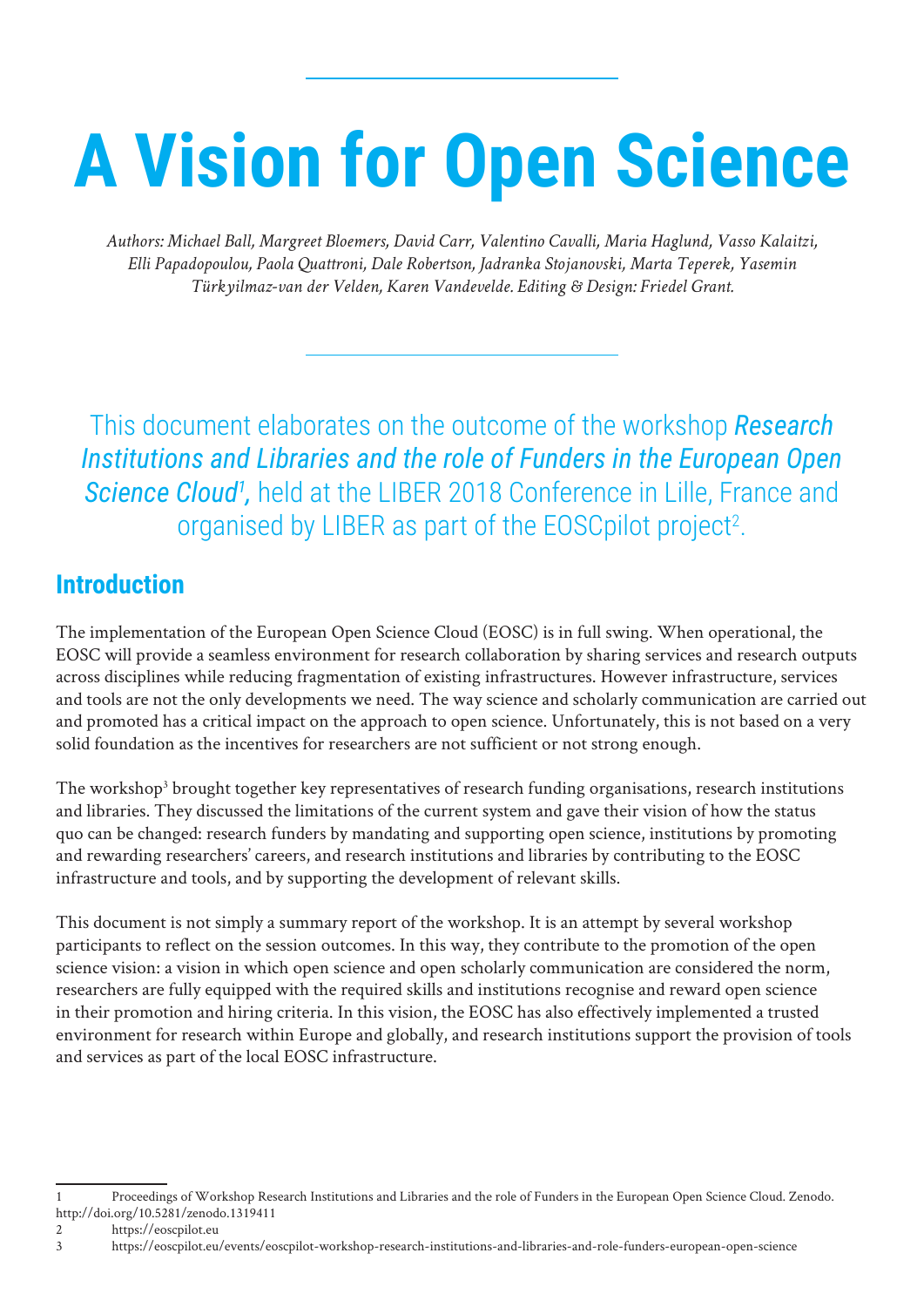# **1. The Role of Funders**

Funding organisations have a key role in ensuring that open science practices are embedded into the research culture of the future. Open science represents an approach that is collaborative, transparent and accessible. Currently, some researchers already practise open science. Some publish papers in open access journals; some provide data in open access repositories; some engage in open peer review and some share protocols, materials and software to make their research reproducible. However, this approach is not yet the norm.

Some funding bodies have had policies in place for some time to ensure that outputs of funded research are made available with as few restrictions as possible so that they can be accessed and reused by researchers and other users. However, policies and guidelines are not in themselves sufficient to determine a shift towards open science and researchers often are still unclear how outputs should be managed and curated throughout the research process, how results should be shared, and what platforms or tools should be used. Often current infrastructures do not allow effective management and sharing of research results and there is a lack of standards and common best practices across many research disciplines.

Participants in the workshop recognised the urgent need to change the status quo and argued that it will be crucial that all stakeholders work collaboratively to facilitate this change. While different stakeholders have different responsibilities, it is important that they all align on a common vision for open science to be embedded in research culture.

There is a perception that research evaluation is mainly based on researchers' prestige, which very often is inferred from the prestige of the journals in which the researchers publish. Journal prestige is mainly based on its journal-based metrics (such as impact factors). We discussed

**Funders have the opportunity and the responsibility to shift the incentives inherent in grant application processes and improve the way research is evaluated.** 

the importance of developing alternative methods of evaluation, minimising those based on the prestige of the journals where articles are published, as well as the role of institutions regarding the evaluation of research and career progress (see section 2 of this document).

Funders have the opportunity and the responsibility to shift the incentives inherent in grant application processes and improve the way research is evaluated. Many funders, including those who participated in this workshop, have already been involved in initiatives aiming to incentivise open science (by signing The San Francisco Declaration on Research Assessment, DORA<sup>4</sup>, or changing application processes to value all research outputs<sup>5</sup>, or launching specific funding calls to fund open science initiatives<sup>6</sup>).

To facilitate open science, it was suggested that funders could:

- **• Consider open science practices as one of the criteria to allocate grants.** These might include explicitly recognising a broad range of research outputs, valuing open practices as part of a researcher's track record, rewarding data sharing and data re-use, assessing the impact of a given contribution.
- **• Invest in infrastructure that supports the implementation of open science,** be it resources or services to access, share, and assess research.
- **• Engage in discussions to resolve misunderstandings and misconceptions concerning open science.**  For example, defining what open science means – being clear on appropriate custodianship and use of data, and giving credit to data producers.

<sup>4</sup> https://sfdora.org

<sup>5</sup> https://www.cancerresearchuk.org/funding-for-researchers/research-features/2018-02-20-improving-research-evaluation-dora

<sup>6</sup> https://wellcome.ac.uk/funding/open-research-fund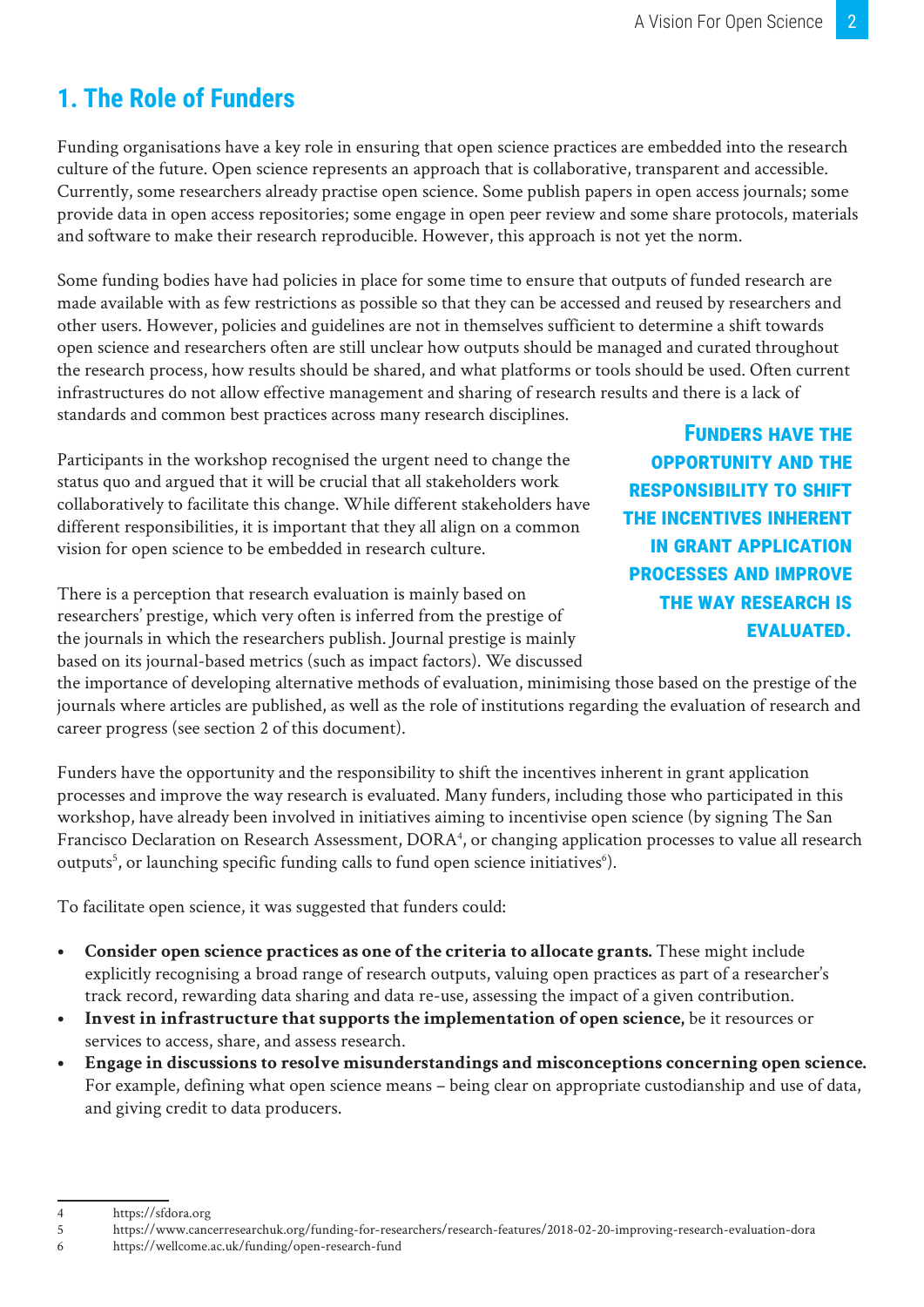- **• Provide practical information on e.g. the FAIR principles in data and code management.** Certain conditions may apply. The data may not always be suitable for full open access but should be 'as open as possible, as closed as necessary'.
- **• Invest in collaborations, team science and initiatives to increase reproducibility.**

We discussed the responsible use of metrics and argued that institutions and funders should resist the temptation of simply replacing the current journal impact factor metric with an alternative metric system. There was also a discussion to what extent the attempts to measure quality with quantitative metrics are justified and whether quantitative metrics can be ever used effectively without the metrics becoming the targets. Finally, any possible future metrics should be transparent and open.

Recent efforts towards developing alternative methods of evaluation are evident from the work on DORA and the Leiden Manifesto<sup>7</sup>, as well as the launch of cOALition S<sup>8</sup> and Plan S: an initiative supported by several European funders to make full and immediate open access a reality. DORA and the Leiden Manifesto encourage researchers to move away from using journal-based metrics as measures of research quality and place emphasis on the value of all research outputs and not just publications. Plan S also supports the DORA recommendations<sup>9</sup> and commits to fundamentally revise the incentive and reward system of science. It is with bold initiatives<sup>10</sup> such these that we can speed up the cultural change.

The main role of funders in this context is to set clear policy expectations and provide the funding required to support the research community in adopting open science practices, and develop and sustain key underpinning infrastructures and resources.

This workshop also gave us an opportunity to discuss how funders, institutes and libraries, publishing services and digital/tech companies may work together to facilitate the use of relevant infrastructures that may allow dissemination of outputs while ensuring discoverability, accessibility, interoperability and reusability of results. The EOSC is certainly one good example that holds promise to achieve this goal.

Moreover, we have an opportunity to embrace current and developing digital technologies to improve our processes. For example, the use of FAIR metrics<sup>11</sup>, Artificial Intelligence and blockchain approaches could help streamline processes such as monitoring compliance and peer review or tracking/measuring the use of different types of outputs. Digital technologies can help us improve our funding processes as well as enable us to better recognise the efforts and the way of working of our researchers in terms of open science. In section 3, we address the role of institutions and libraries in supporting the infrastructure, services, and tools that put them at the heart of the EOSC ecosystem.

# **2. Recognition of Open Science in the Career of Researchers**

Changing practice from the approaches currently used in many disciplines will require a fundamental change in the way scientists carry out research. For this to happen, the open science approach must be recognised and rewarded by both employers (when recruiting and promoting researchers) and research funders (when performing peer review in grant applications).

Funding incentives are important in motivating researchers and research support staff to develop and apply open science skills in practice. Aside from funding, recognition is key. If open science practices are required, at

<sup>7</sup> http://www.leidenmanifesto.org

<sup>8</sup> https://www.scienceeurope.org/coalition-s

<sup>9</sup> https://sfdora.org/read

<sup>10</sup> "Incentivizing the sharing of research outputs through research assessment: a funder implementation blueprint" by Open Research Funders Group (RFD) available at http://www.orfg.org/s/ORFG\_funder-incentives-blueprint-\_final\_with\_templated\_language.docx

<sup>11</sup> https://www.nature.com/articles/sdata2018118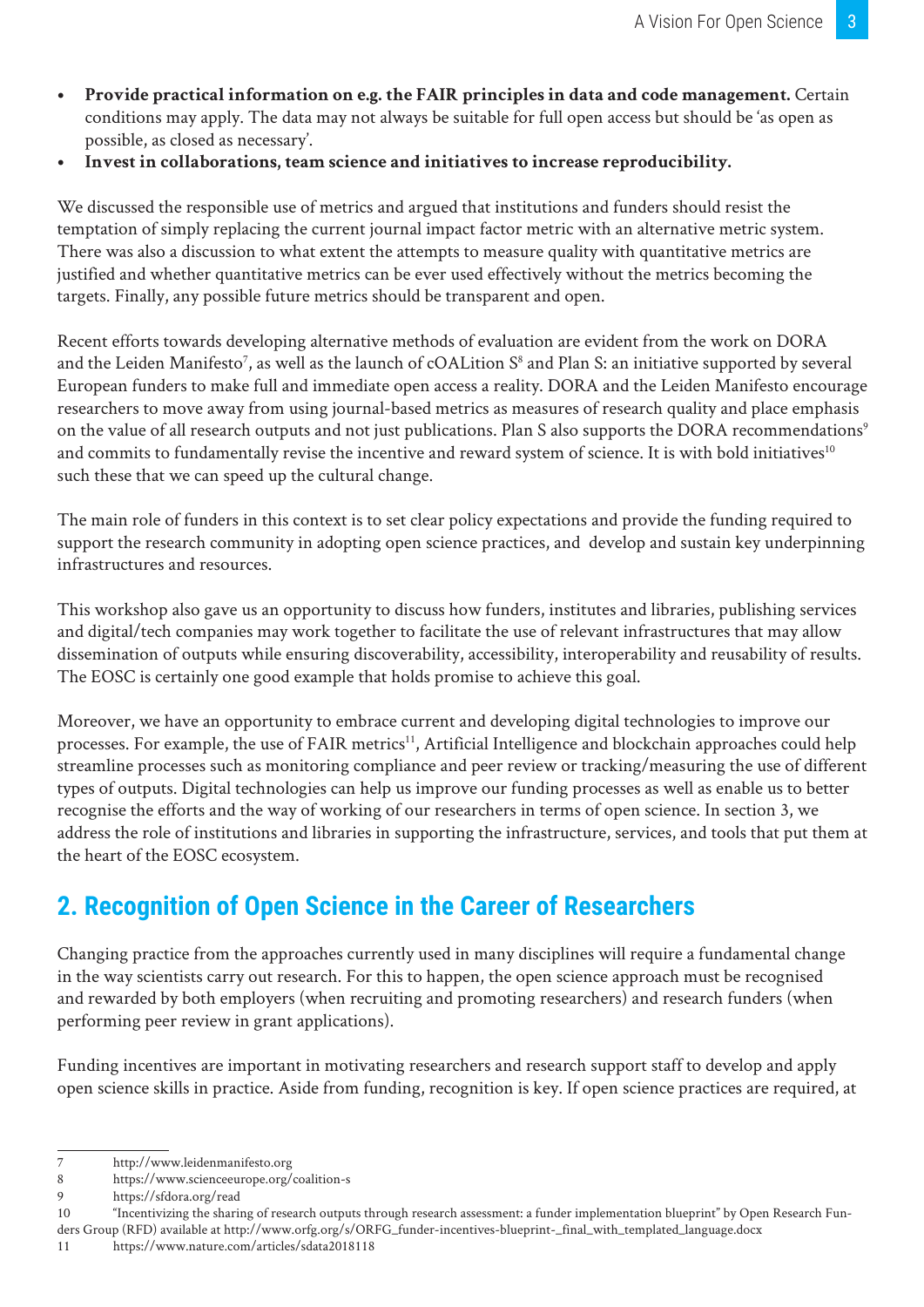the same time as researchers continue to be judged, measured and rewarded by the number of publications in high impact factor venues, disjoint and distrust will develop within the academic community<sup>12</sup>.

A lot of important groundwork in this field has been already accomplished: both in terms of recognising that academic rewards system needs to be revised (for example, the report of the European Commission's

Working Group on Rewards under Open Science<sup>13</sup>), and proposing changes to metrics and assessment systems $14$  (also supporting the DORA declaration mentioned above). In addition, there are examples of institutions which have changed their criteria for hiring and for promotion<sup>15</sup>. Nonetheless, workshop participants reiterated that in order to put open science into practice it was essential to change evaluation criteria, specifically those related to recruitment, performance and promotion.

As mentioned above, a responsible use of metrics and more appropriate criteria for the assessment of research outputs are essential. We argue that efforts should aim not only at identifying and using the right metrics but also at measuring the right things, such as acknowledging relevant activities, rewarding intersectoral / interdisciplinary / open science activities. In order to stimulate innovation and productive collaboration within the competitive academic environment, rewards

**If open science practices are required, at the same time as researchers continue to be judged, measured and rewarded by the number of publications in high impact factor venues, disjoint and distrust will develop within the academic community.**

and incentives should focus on teams and groups of researchers, rather than individuals. Recruitment and promotion criteria could include teamwork, group performance, and group leadership to support this shift. Such approach would also help to ensure that the necessary open science skills (as described in section 4) are present within the teams and not required of any single individual.

## **3. The Role of Research Institutions & Academic / Research Libraries in the EOSC: Supporting the Development & Adoption of Tools, Services & Infrastructure Components**

The previous sections emphasised the responsibility of funders and research institutions in implementing the cultural change required for open science to flourish. Similarly, research institutions and libraries are key players in the set-up of tools, services and infrastructure components that contribute to the EOSC.

Research libraries are key in the promotion and advocacy of open science within institutions and active participants in data stewardship, helping, supporting and encouraging researchers to increasingly make their outputs openly available<sup>16</sup>. They actively work to innovate the present paper-centric scholarly communication and scholarly publishing systems, introducing alternative channels in compliance with open science policies; they guide researchers towards innovative publishing models, at times acting as publishers too.

Institutions and funders collaborate on supporting infrastructure and services for open science already, especially on institutional repositories, research data management, and data stewardship as well as on services and collaboration tools to support researchers in all phases of the research cycle. Research institutions and libraries should leverage their work and evolve further. Although acquisition of research literature will remain an important part of libraries' work, they will develop as curation centres and focus much more on acquiring,

<sup>12</sup> https://www.nature.com/articles/d41586-018-05467-5

<sup>13</sup> http://ec.europa.eu/research/openscience/pdf/os\_rewards\_wgreport\_final.pdf

<sup>14</sup> https://ec.europa.eu/research/openscience/pdf/report.pdf

<sup>15</sup> https://www.nature.com/news/fewer-numbers-better-science-1.20858

<sup>16</sup> "10 ways libraries can support the implementation of Plan S" by SPARC Europe available at https://sparceurope.org/librariesplans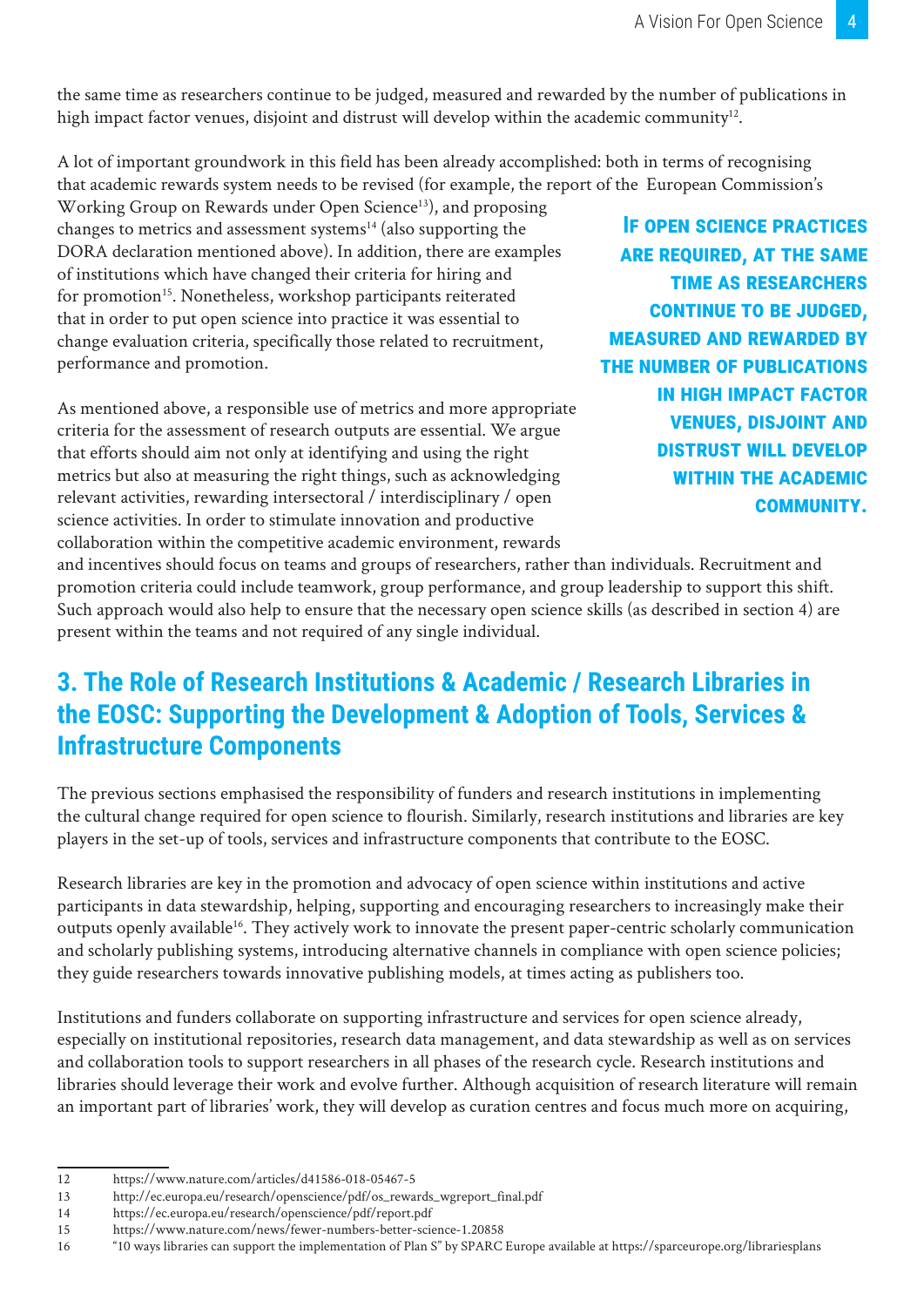describing, organising and storing the intellectual output of the institution. They will be more interoperable, sharing their own collections (e.g. institutional repositories, digital libraries, databases, etc.) and harvesting others' collections relevant for their users.

#### *Infrastructure & Tools*

By managing and monitoring institutional repositories, research libraries support a stable, quality-controlled infrastructure to deposit, curate, verify and disseminate all kind of research outputs as well as other kinds of materials and documents relevant for the institution. However, these are still far from being a backbone of the institution's information system, as they should be. Often considered as a "green" way to self-archive already published works, the role of institutional repositories in storing a wide range of unique types of publications and documents (e.g. theses and dissertations, reports, working papers, educational materials, policies, multimedia materials, etc.) is somehow disregarded. Institutional repositories implement preferably open formats, open standards, and long-term preservation policies, contributing to the establishment of sustainable solutions for the long-term preservation of repository objects. In the future, institutional repositories will be integrated into all working processes providing the effective management of the research and intellectual output of the institution.

#### *Standards & Interoperability for Research Data Management*

Standards for Research Data Management (RDM) within and across disciplines (for example generic and discipline-specific metadata standards) need to be widely promoted and adopted. Research libraries have a role in disseminating them to relevant research communities, as well as in improving descriptive metadata standards for publications in accordance with novel developments and publishing models; in integrating persistent identifiers (PIDs) within research infrastructures; in providing metadata exchange standards and APIs with increased usability for researchers.

#### *Data Management Plans*

There is a need for know-how and best practices in standardisation of research data documentation, as well as of access to research data and Data Management Plans (DMP).

Funders and institutions need to set requirements and minimal conditions on DMPs, so as to tailor them to specific research institution and funder's regulations. Research institutions have a responsibility to oversee the completion of DMPs and the handover to repositories, so that DMP usage becomes regular practice.

Machine-actionable DMPs (maDMPs)<sup>17</sup> are tools for reporting on the outcomes of a research project that enable information exchange across relevant parties and systems. These are essential tools to automate the creation and maintenance of DMPs, to alleviate administrative burdens and improve the quality of the information contained in a DMP, across a whole project lifetime. In this vision, a DMP is not used only in the application stage, but as an ongoing tool. Other components of the DMP include machine-actionable policies, PIDs and Digital Object Identifiers (DOI).

#### *Multilingualism*

There are 24 official languages in the EU but, in recent decades, English has become the global language of scholarly communication in many disciplines. As a result, the societal impact of knowledge published solely in English language is reduced for local communities. The open access movement, providing numerous opportunities for the global dissemination, is giving rise to non-English publications on locally relevant research (Leiden Manifesto). Translation and multilingual tools are needed to decrease the language barrier in the open science world.

<sup>17</sup> Simms S, Jones S, Mietchen D, Miksa T (2017) Machine-actionable data management plans (maDMPs). Research Ideas and Outcomes 3: e13086. https://doi.org/10.3897/rio.3.e13086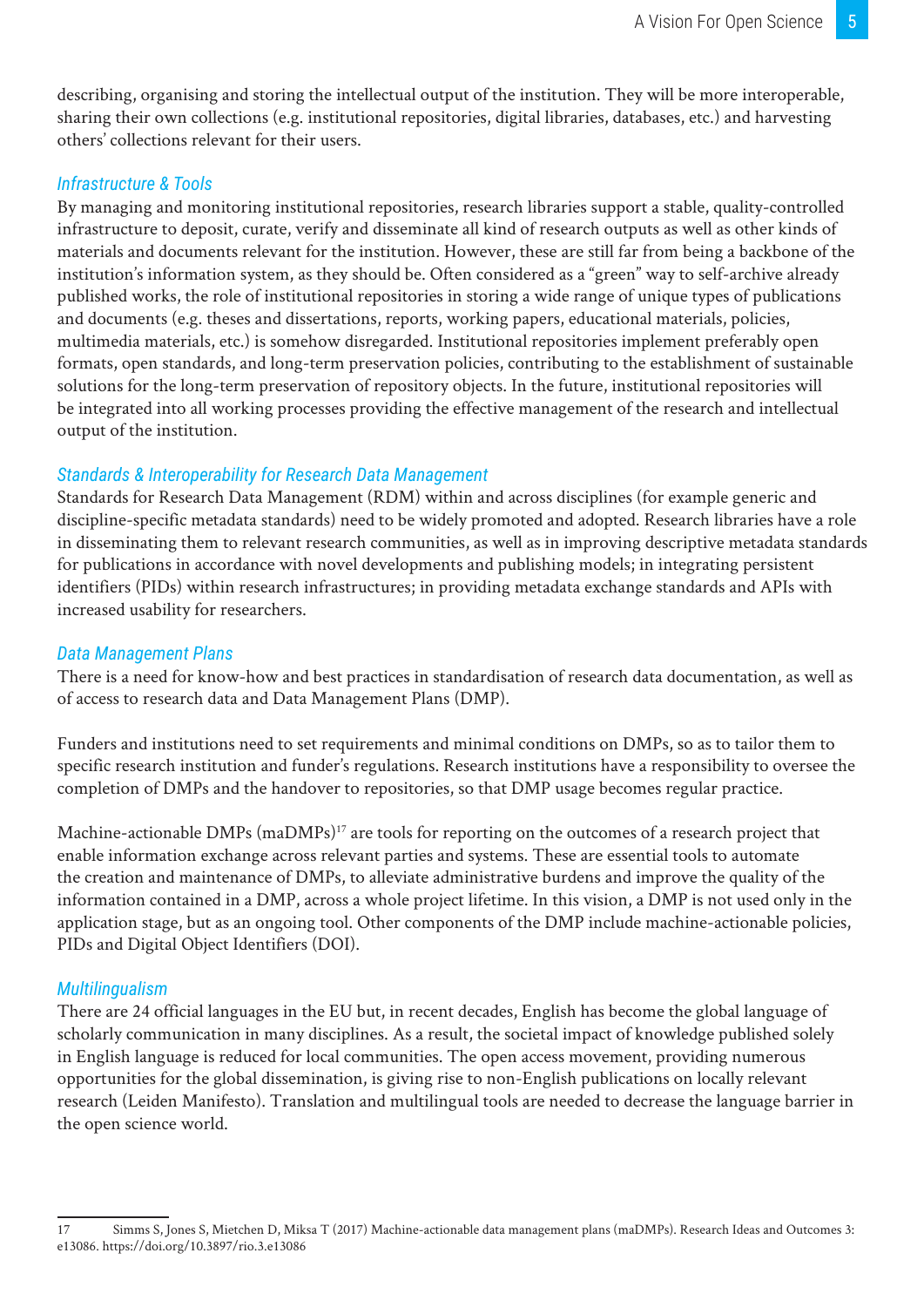## **4. In 2030, the Following Skills are Common Among Researchers**

Tools, services, and infrastructure are essential enablers of open science. However, the mere presence of these components does not mean that open science will become the norm and will be put into practice at every institution. For this to happen, both researchers and support staff need to have sufficient knowledge and skills to adhere to open science practices, to use the tools, services and infrastructure effectively, and to support their colleagues in the transition. Institutions and libraries can help by promoting awareness and supporting training for students, researchers, faculty, editors and publishers.

Some groundwork for defining and agreeing on the set of skills needed to put open science into practice has already been accomplished. For example, the European Commission's Working Group on Rewards under Open Science published a report proposing that researchers should be rewarded for practising Open Science<sup>18</sup>, including an 'Open Science Careers Assessment Matrix'. EOSCpilot (European Open Science Cloud Pilot) has developed a comprehensive Skills Framework, offering a useful overview of the skills to practice open science and make data FAIR19.

During the workshop, we highlighted two sets of overarching skills which we thought were essential for open science to be embraced by the research community: 1) **data management** and **data science skills**, 2) understanding of **roles and responsibilities** and **legal obligations**.

In terms of data management and data science skills, we thought it was essential that researchers adhered to good data management practice during the entire research lifecycle and across all different career levels. This should start already at the data management planning stage and is related not only to basic data management organisation issues, such as backup and storage but also adherence to research integrity standards

**It is highly unrealistic to expect a single individual to have all the necessary skills. To the contrary, open science depends on collaboration, practice exchange and skill sharing.**

(from the experimental design stage all the way to data analysis and presentation). During research, data needs to be properly versioned and documented to enable future re-use. Finally, it is important that research teams know how to curate research data, how to decide which data have to be preserved long-term and how to best achieve this. In addition, we also recognised the fact that data goes hand-in-hand with research code (and software) and as such it is necessary that researchers adhere to good code management practices and are able to use code and software effectively for data processing, analysis and visualisation.

We also discussed the need to understand (and assume) roles and responsibilities and to understand legal obligations associated with open science. First, the roles and responsibilities of the different stakeholders need to be clearly defined. This starts at the very top (policies at organisational levels) but needs to be also defined at all levels of organisational granularity, such as at faculties and departments, within project consortia and individual project teams, and in relationships such as those between students and supervisors. Legal terms define roles and responsibilities, but also rights and obligations. Understanding of the latter is of key importance when working with data. Compliance with the European General Data Protection Regulation<sup>20</sup> is dependant on understanding of the legal obligations of those processing personal data and their awareness of the rights of natural persons. Adherence to contractual obligations is also necessary when it comes to publicprivate partnership and it enables effective contract negotiations. Finally, the understanding of legal obligations is also necessary for researchers to re-use and to effectively share their research outputs.

<sup>18</sup> http://ec.europa.eu/research/openscience/pdf/os\_rewards\_wgreport\_final.pdf

<sup>19</sup> https://drive.google.com/file/d/1QjKsjcpi2JqznWTzSDCGK1viD7u52tuh/view

<sup>20</sup> https://ec.europa.eu/commission/priorities/justice-and-fundamental-rights/data-protection/2018-reform-eu-data-protection-rules\_en